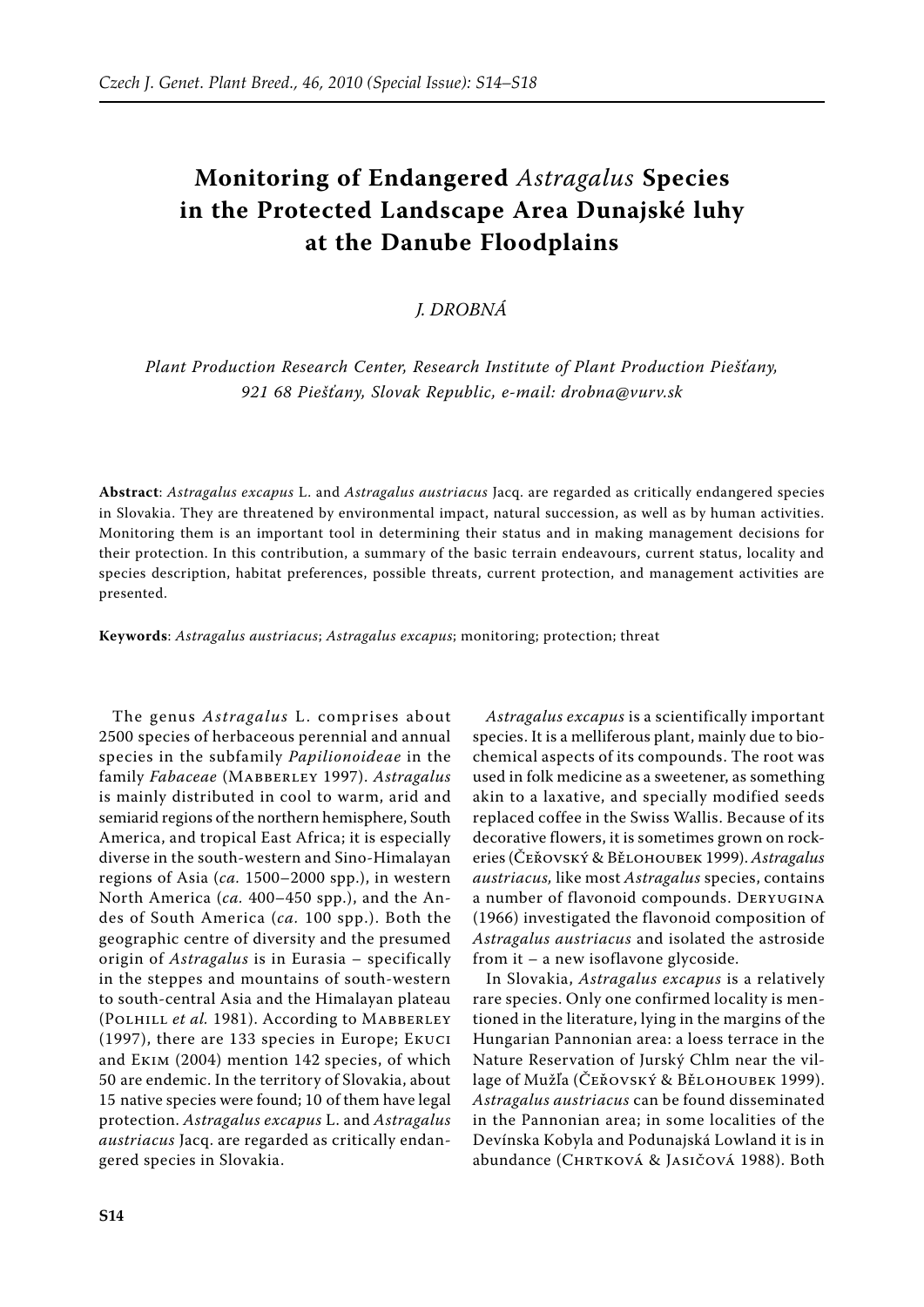species are endangered by both natural-state succession and by human activities. Several localities are negatively affected by successive shrubs overgrowing them, and by invasive and expansive plant species.

Collecting information on rare and endangered species is an important tool in determining their status and for making management decisions for their protection. This study was, in its first phase, focused on collecting information about species occurrence, the geographic distribution and ecology, general information on population size, threats to population, and threats to the habitat. The next level of this study involved the quantitative assessment of the abundance and/or condition in terms of density, percent cover, or frequency of the population, as well as the description of phenology, ontogenesis, and reproduction system. Where appropriate, further activities will lead to the development of both a management and re-introduction plan for protection of the species.

## **MATERIALS AND METHODS**

Data about occurrences of the taxa were obtained from references in the literature, herbaria, and from the results of previous collecting expeditions. Revision and verification of the presence of *A. excapus* and *A. austriacus* in selected localities were conducted in cooperation with the administrative bodies of the State Nature Conservancy of the Slovak Republic, in the Dunajské luhy Protected Landscape Area (PLA). The first field work took place in May 2008. The activities included the verification of known records of *Astragalus* species, as well as further surveying for their occurrence. The following records were noted about the relevant localities: GPS coordinates and information of geographic location, ecological data, actual status evaluations (management system, present maintenance), estimates of population size according to the Braun-Blanquet scale of plant abundance (Wlkum & Shanholtzer 1978), habitat information about both the population (other species present, slope position, aspect) and the landscape (landform, soil properties, local land-use), possible threats to the occurrence, endangerment factors, the nature and degree of the endangerment, and management issues.

## **RESULTS AND DISCUSSION**

## **Characterization of the studied area**

PLA Dunajské luhy is situated in Nitriansky region, in the districts of Komárno and Nové Zámky. According to the geomorphologic division of Slovakia, this area belongs to the Alpine-Himalayan System, Pannonian Basin sub-system, West Pannonian Basin province, Little Hungarian Plain sub-province, and Danubian Lowland area. By phytogeographic division, this territory comes under the area of Pannonian flora (Pannonicum), Eupannonicum province, Danubian Flat district (Futák 1984).

The study area is located in a warm area, climatic region T1 (warm, predominantly very dry), which passes into climatic region T2 (dry with mild winters) (Lásló & Izakovičová 2006). The average annual air temperature is 9.9°C, and the average annual sum of precipitation is 550–600 mm. The main soil types are Chernozems; these soils are texturally medium heavy, deep, without soil skeleton, mostly on the plane. Soil fertility, expressed on a 100-point scale, is between 76 and 100 points (Vilček 2005).

### **Biology and habitat preferences**

*Astragalus exscapus* is a perennial herb, hemicryptophyte. It has rough taproots, upwards of 1m long. Stems are very short, 1 to 2 cm long (sporadically up to 10 cm). Leaves are bunched into a ground leaf rosette, leaflets 10 to 19-paired. The whole plant is densely covered with white hairs. Racemes are 5 to 9-flowered with short pedicles, and the corolla lemon to bright yellow. Flowers are concentrated in the middle of the leaf rosette on the root head, and bloom from May to July. Repeated flowering in autumn is frequent. It is predominantly pollinated by bumblebees with a long stinger. Densely haired legumes have 3 to 7 reniform, smooth, and glossy seeds of a yellow to red-brown colour. Seed dispersion is hindered by the fruit's position above ground; thus seed dispersal is difficult over large distances. Zoochory is probably only adventitious. Seed dispersion is only possible in very strong winds because the seeds are relatively heavy and often deep in the leaflet rosette. It has a chromosome number of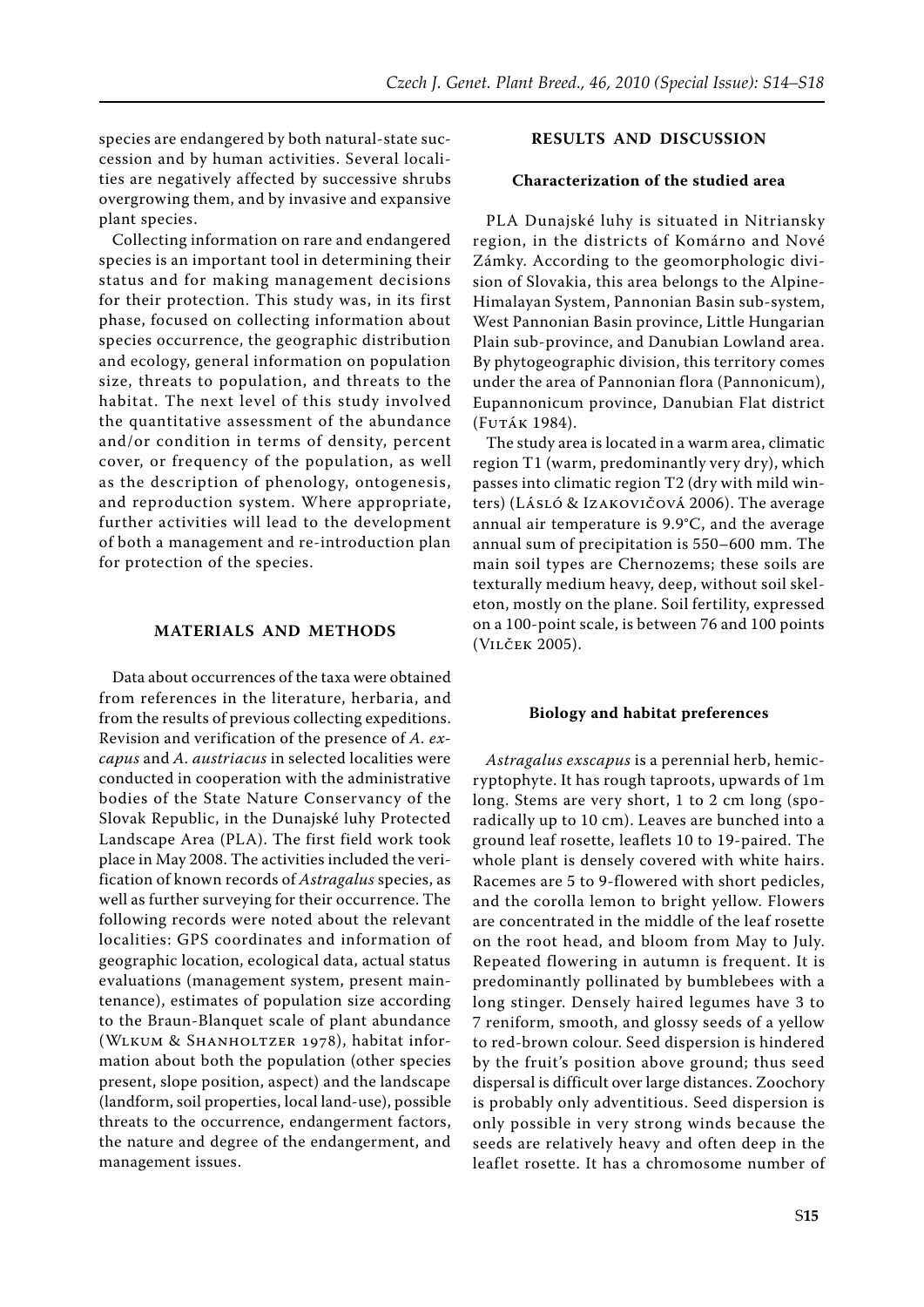2*n* = 16 (Slavíková & Slavík 1974; Chrtková & Jasičová 1988).

*A. excapus* is a characteristic component of xerothermic communities, and is a diagnostic species of associations *Festucion valesiacae*, *Festucion vaginatae,* and *Prunion fruticosa* alliances.

It only occurs in the warmest and driest lowlands and uplands; on south, south-eastward, or south-western forest-free, grassy or rocky slopes; on neutral and acidic loess soils; and at an altitude of between 100 to 150 m. In winter, the slopes are often without snow (Slavíková & Slavík 1974; Čeřovský & Bělohoubek 1999). Ellenberg *et al.* (1992) determined the following values of environmental conditions for *A. excapus,* in which it grows: light – 9 (heliophyt), temperature – 6 (warm sites), continentality  $-6$  (subcontinental), humidity  $-3$  (dry soils), pH  $-9$  (neutral or acidic soils).

*Astragalus austriacus* is a perennial herb; hemicryptophyte; a prostrate to semi-erect plant with 20 to 35 cm long, thin, angular stems. Leaves 3 to 5 cm; leaflets 7 to 10-paired, oblong, and lanceolate. Inflorescence is a tenuous raceme with 3(10) to 13(20) droopy flowers. The corolla is bright blue, rarely white. Flowering time is from June to August. Legumes with 4 to 8 seeds in two capsules are cracked, oblong, comma-shaped. The seeds are ellipsoid, reniform, or cordate; coloured brown to black. Variability is only observed in plant size, which depends on the environmental conditions. Plants with white flowers occurred rarely. The chromosome number is  $2n = 16$  (CHRTKOVÁ & Jasičová 1988).

*A. austriacus* occurs mainly in the association *Festucion valesiacae*, *Festucion pseudovinae* and *Prunion fruticosae* alliance. It grows on sun-exposed hillsides, steppe slopes, in shrubs, on grasslands, salt meadows, in light forests, and on dry and warm stands, on various soil substrates, at an altitude up to 350 m (CHRTKOVÁ & JASIČOVÁ 1988; Dostál & Červenka 1991).

## **Collected data and locality description**

In 2008, the occurrence of *Astragalus austriacus*  and *Astragalus excapus* in the locality of Jurský Chlm was confirmed. Jurský Chlm is part of PLA Dunajské luhy, and comes under Sites Protected under the Habitats Directive (NATURA 2000). Jurský Chlm is located in the cadastre area of the villages Mužľa and Búč; this part of the Mužľa area is also in the Jurský Chlm Nature Reserve (NR). There are abandoned old orchards on this site on one side, neighbouring the agricultural land. The vegetation covering the loess slope is unkempt, with the dominance of high-growing grasses.

Populations of *A. australis* and *A. excapus* are scattered along the south-oriented slope, located from 47°48'02.0 N to 47°48'11.8 N, and from 18°31'46.4 E to 18°30'54.9 E, at an altitude of between 110 and 125 m. The population size was estimated on five (*A. austriacus*), plus two additional sites (*A. excapus*). Populations of *A. austriacus* were found more frequently, but with only several or single specimens (Table 1). Both species were at the mature stage of full blossom at the beginning of May.

The studied area is a segment of the sites of community importance, in which three important biotopes are situated. Biotope Pannonic loess steppic grasslands are formed by secondary, dry to semi-dry, species-abundant steppic grasslands, on loess with deep soils. Characteristic taxa for these localities are: *Achillea setacea*, *Agrimonia eupato-*

| Taxa                        | Frequency of occurrence/size<br>of population | Braun-Blanquet scale<br>No. of sites |     |   |   |    |
|-----------------------------|-----------------------------------------------|--------------------------------------|-----|---|---|----|
| Astragalus austriacus Jacq. | frequently                                    |                                      |     | 3 | 4 | 5. |
|                             | single or several specimens                   |                                      | $+$ |   |   |    |
| Astragalus excapus L.       | rare                                          |                                      |     |   |   |    |
|                             | several hundred specimen                      |                                      | 3   |   |   |    |

Braun-Blanquet scale: + = < 5% cover with few individuals (*A. austriacus*), 3 = 25–50% cover (*A. excapus*)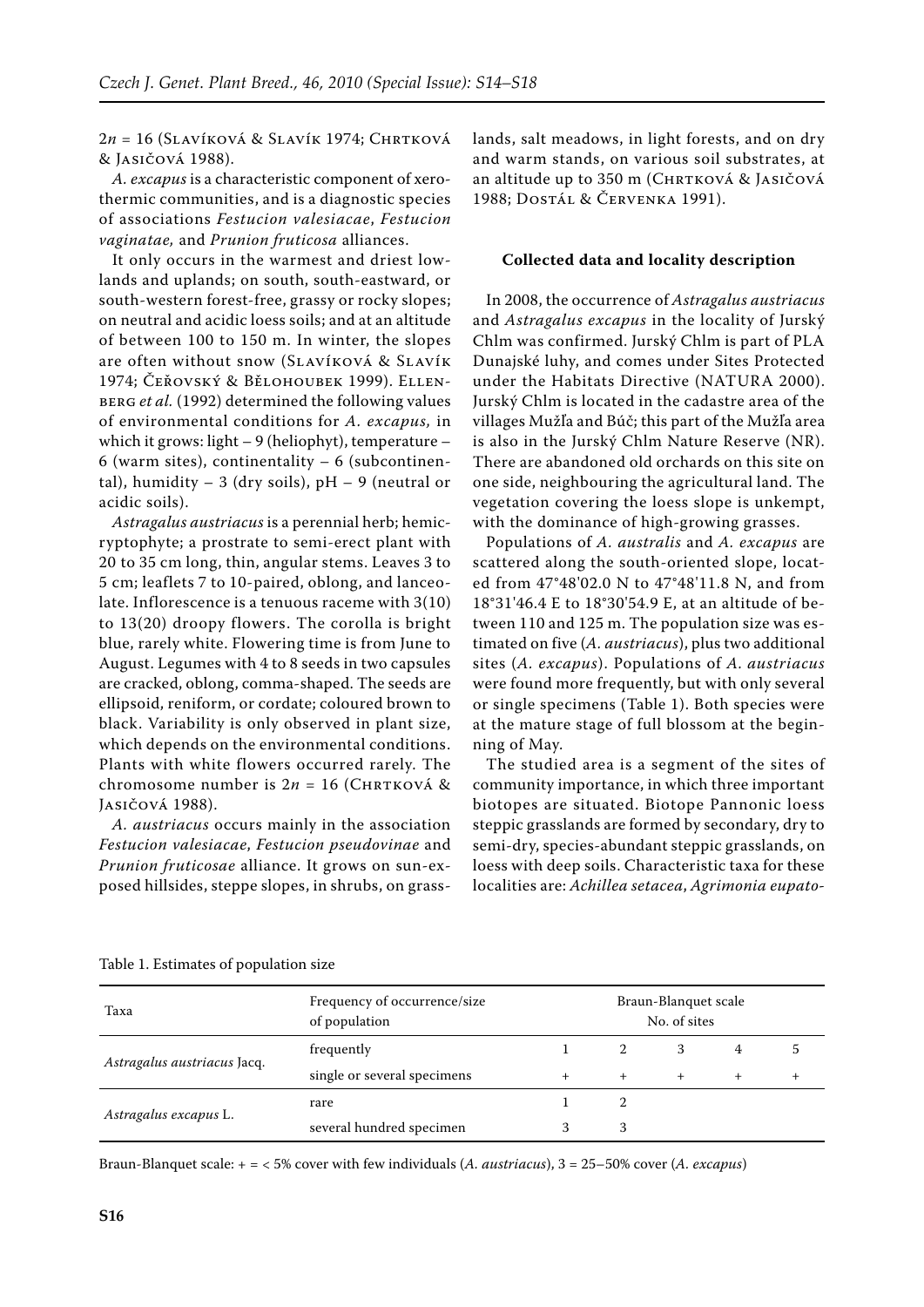*ria*, *Agrostis canina*, *Bromus erectus*, *Chenopodium urbicum*, *Cirsium vulgare*, *Crataegus monogyna*, *Cynodon dactylon*, *Dactylis aschersoniana*, *Elytrigia intermedia*, *Festuca pseudovina*, *Filipendula vulgaris*, *Hypericum perforatum*, *Juglans regia*, *Koeleria pyramidata*, *Pimpinella saxifraga*, *Poa pratensis*, *Prunus cerasifera*, *Prunus spinosa*, *Rosa canina*, *Rubus plicatus*, *Salvia nemorosa*, *Sambucus nigra*, *Silene vulgaris*, *Solidago canadensis*, *Sonchus arvensis*, *Taraxacum officinale*, *Verbascum phlomoides*, and *Vicia tetrasperma*. Botanists of LPA Dunajské luhy listed 76 species of vascular plants in the NR Jurský Chlm.

## **Current status and management activities**

In the past, the locality was dominated by orchards; most prevalent were apricot, plum trees, and walnuts. At the present time, the majority of trees are dry. The soil is highly enriched with nitrogen, which supports the growth of nitrofile vegetation; also the growth of invasive species such as *Solidago gigantea*, *Solidago canadensis,* and *Ambrosia artemisifolia* has increased. Xerophytic vegetation on slopes is suppressed by a succession of woody plants and shrubs such as *Prunus spinosa, Rosa,* and *Crataegus* species*.* Grassy vegetation is very high and compact, causing an enormous accumulation of vegetable biomass.

The negative impacts on the occurrences of the monitored populations is due to the expansion of unnatural plant species, wild animals, termination of abandoned orchards; and, in the end, is due to the agricultural mechanisation on neighbouring arable lands. The farming of fields in close proximity to the upper areas of this locality causes the depletion of nutrients and the extension of nitrofilic plant species. Slopes are considerably overgrown; and following the accumulation of old biomass, the vitality of *Astragalus* individuals decreases. *A. excapus* is typically found on stands with sparse vegetation and with an exposed soil surface. It is displaced by a succession progression by competitive susceptible grasses.

Protection and maintenance of natural vegetation in the locality requires the removal of successive and unnatural woody plants, invasive and expansive species, and the elimination of old grass matter. Proposed management measures include periodical mowing, extensive grazing, brush control, removal of invasive herbaceous

material, and prescribed winter burning in selected places. The effectiveness of the protection measures and the monitoring of their impact on population vitality should both be performed in the future. Hložková (2004) stated that due to the consequences of mowing, intensive regrowth of *A. excapus* was observed. With favourable climatic conditions, plants flowered and produced mature pods with seeds. Therefore, the reproductive potential of individuals increased on a mowed stand. The remainder of the seeds improved the seed supply in the soil bank.

The alternative measures are cultivation of these species *ex situ* and the strengthening of the populations by either the transfer of cultivated plants or re-sowing. It is possible to use seed dormancy and long-term germination maintenance in seed storage for the preservation of these species. On the other hand, seed dormancy makes plant pre-cultivation more difficult under laboratory conditions.

The status of the protected landscape area does not guarantee effective protection of all rare and endangered species occurring within its area. As Reimer and Hamel (2002) state, protection of critical habitat alone will not ensure the long-term survival of a species. It is important to continue research on the distribution, biology, and ecology of endangered species; as well as the gathering of baseline data, and helping to identify new threats, as they arise. This is especially crucial in small populations, with limited distributions, where localized disturbances could have a negative impact on the entire population.

*Acknowledgements*. The author thanks Mrs. A. Szabóová and Mr. P. Muránsky for valuable information and for their assistance with this work.

#### **R e f e r e n c e s**

- Chrtková A., Jasičová M. (1988): *Astragalus* L. In: BERTOVÁ L. (ed.): Flora of Slovakia IV/4. Veda, Bratislava, 100–133. (in Slovak)
- Čeřovský J., Bělohoubek J. (1999): *Astragalus exscapus* L. In: Čeřovský J., Feráková V., Holub J., Maglocký Š., Procházka F.: Red book of Endangered and Rare Plants and Animals. Vol. 5. Vascular Plants. Príroda, Bratislava. (in Slovak)
- Deryugina L.I. (1966): Astroside a new isoflavone glycoside from *Astragalus austriacus*. Chemistry of Natural Compounds, **2**: 256–258.